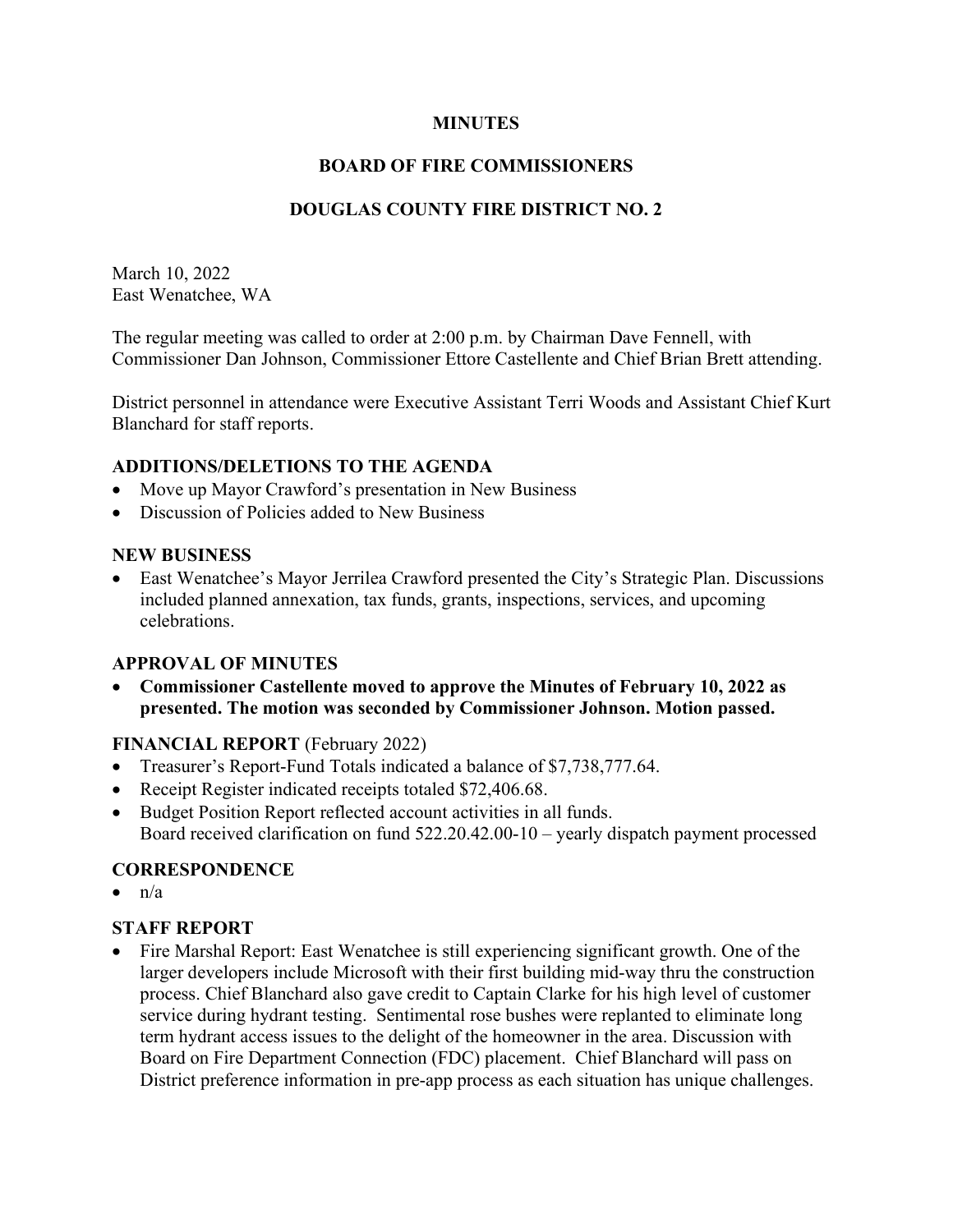### **MINUTES** MARCH 10, 2022 PAGE 2

- Chief Brett reported that the Volunteer Recruit Academy is going well but unfortunately, we've had a few dropouts already which is not off trend of the last few years. Volunteerism is down nationwide.
- Operations:
	- Administrative: Secretary Woods advised the Board of a recently discovered error on the 12/2021 payroll resulting in an overpayment due to the omission of the draw amounts in the financial software. Employees have been notified and repayments are being arranged.

## UNFINISHED BUSINESS

- 1. Facilities:
	- \* Request for Qualifications ready for publication for Station 1's hose tower.
	- \* Resident Housing is in need of substantial improvement at Station 2 / Pangborn. Capital funds are available to update and renew. The modulars are owned by the District

 and the apartments are the Port's responsibility. Chief Brett will report back to the Board at the next meeting as he obtains further information.

 \* Emergency roof repair is complete at Sta4. The progress on the Admin building has been stagnate for months.

- 2. Personnel:
	- \* Volunteer policy tabled

 \* Discussion by the Board on Res # 03-10-2022 authorizing commissioners to serve as volunteer firefighters of the District.

Commissioner Dan Johnson moved to accept Res # 03-10-2022, Commissioner Castellente seconded it with all in favor, unanimous approval by the Board.

3. Apparatus:

 \* The Board discussed the offer of intent by the City for Caldwell Fire Department to purchase the 2021 100' tower (3-1). Finder's fee legal agreement reviewed by Board. Commissioner Castellente moved to except the offer and approve the finder's fee agreement with Commissioner Johnson seconded, all in favor.

 \* Fire Marshal's F150 due for replacement. 3 bids were obtained from our small works roster with the low bid received from Sangster Motors.

Commissioner Castellente moved to approve bid and proceed with the order of a replacement vehicle as budgeted by Sangster Motors with Commissioner Johnson seconded, all if favor.

Surplus of old truck will be discussed at a later date.

\* 2022 107' Quint is moving thru the building process at this time.

4. CWPP:

 \* Work in progress at this time with all cooperators appreciative of the District for contributing to the cost of developing a current Community Wildfire Protection Plan (CWPP). HB1168 expecting to increase funding for wildland fire prevention as wildland fire seasons have shown an increase in intensity over the last 10 years.

5. Consolidation of Services / RFA:

 \*Chief Brett discussed with the Board multiple budget proposals in depth for CCFD1, DCFD2 and the RFA. No response from CCFD1 on letter sent but a March  $17<sup>th</sup>$  meeting has been scheduled by the CCFD1 Board to discuss next steps with RFA.